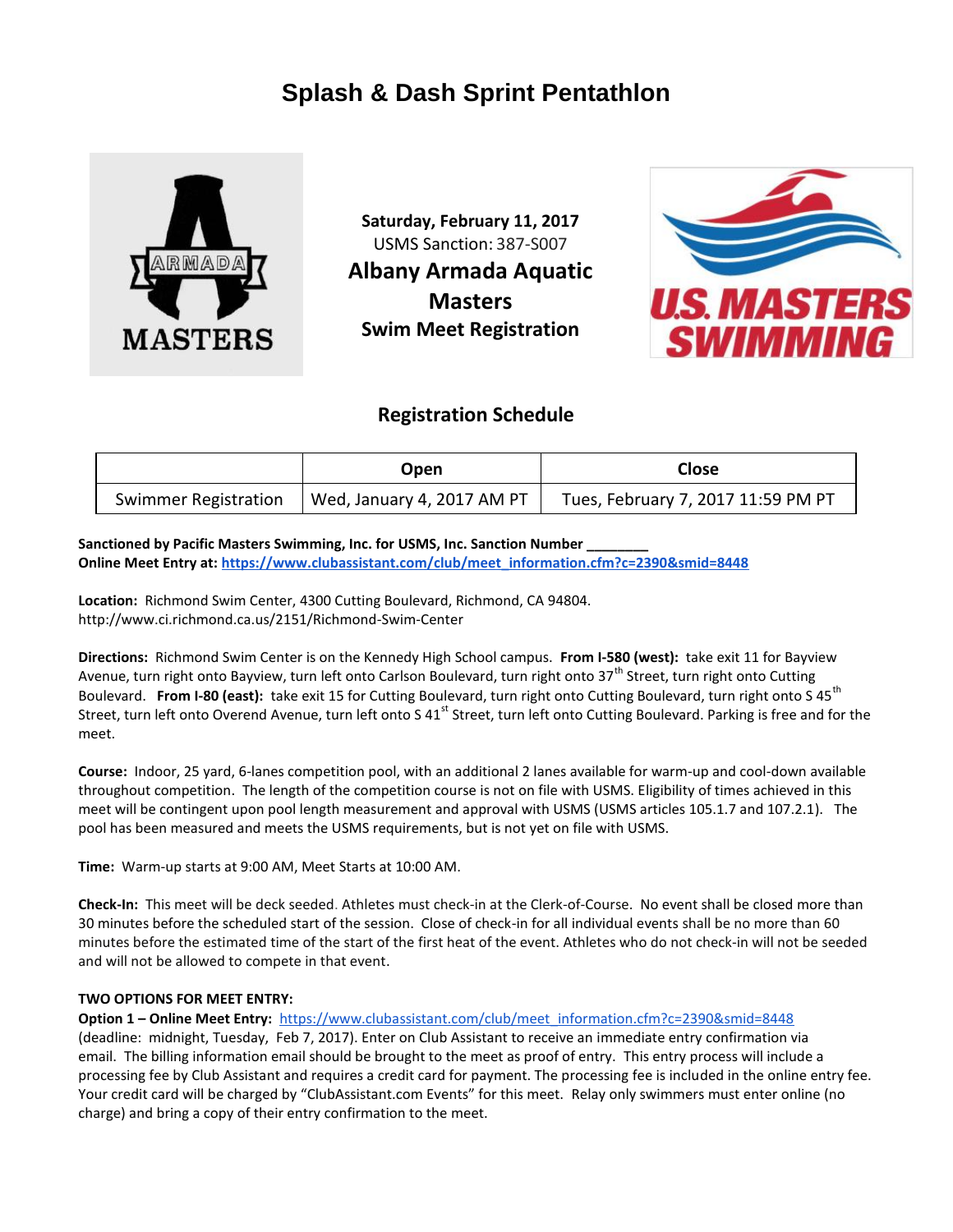**Option 2 – Traditional Mail:** (Entries must be postmarked by 11:59 p.m. Monday, Feb 6, 2017 and received by 5:00 p.m. Tuesday, Feb 7, 2017. Entries must be on a Consolidated Entry Form. Mail your form to the address below with a copy of your 2017 USMS Card, and check payable to Pacific Masters Swimming. (If you wish to confirm your entry, please include an address, stamped envelope or post card.)

### **Address for Mailed Entries**

Armada Meet Director 2540 Yerba Hills Court San Jose, CA 95121

**Entry Fees:** \$5 per event plus a \$6 surcharge

**Deck Entries:** Opens at 8:30 AM and closes at 9:30 AM. On-Deck entry fee: \$6 per event plus \$6 surcharge. Swimmers wishing to enter on deck must show current USMS registration, or a \$3 look up fee will be applied.

**Relays:** Relays may be deck entered on yellow relay cards. Entry fee is \$8.00 per relay. Swimmers may enter in both or either of the relay events. Cards must show correct first and last names and correct age for each swimmer. Preferred: Relay swimmers not participating in individual events must enter online (no charge) and bring a copy of their entry confirmation to the meet. Optional: Relay swimmers not participating in individual events may deck enter and must show current USMS registration, or a \$3.00 look up fee will be applies. Team relay tabs are acceptable with a blank check payable to Albany Armada Aquatic Masters.

- **Rules:** 2017 USMS Rules will govern this meet. You must be 2017 USMS registered.
	- Events will be seeded fastest to slowest
	- Swimmers wishing to compete for awards must compete in all 5 individual events.
	- Results from all 5 of the individual events will be combined and scored to find the top 3 swimmers in each age group and gender.
	- Absolutely No food will be allowed on deck.

Awards: High point awards will be given to 1<sup>st</sup> through 3<sup>rd</sup> place by age group and gender (lowest cumulative time for the 5 events).

**Snack Bar & Hospitality:** A snack bar will be available throughout the competition. Coaches and working deck officials will be provided lunch. Hospitality will serve refreshments to timers and volunteers.

**Meet Directors:** Robert Schmidt, [rob@rcschimidtlaw.com](mailto:rob@rcschimidtlaw.com) Carol Nip[, raysun@comcast.net](mailto:raysun@comcast.net)

**Referee:** George Cleveland

#### **Event Summary:**

| Women #  | Event            | Men# |  |  |
|----------|------------------|------|--|--|
| 1        | 50 Fly           | 2    |  |  |
| 3        | 50 Back          |      |  |  |
| 5        | 50 Breast        | 6    |  |  |
| 7        | 50 Free          | 8    |  |  |
| 9        | 100 IM           | 10   |  |  |
| 11       | 200 Medley Relay | 12   |  |  |
| 13 Mixed | 200 Medley Relay |      |  |  |

**Please note: If paying by credit card, your credit card statement will reflect a charge from "ClubAssistant.com Events."**